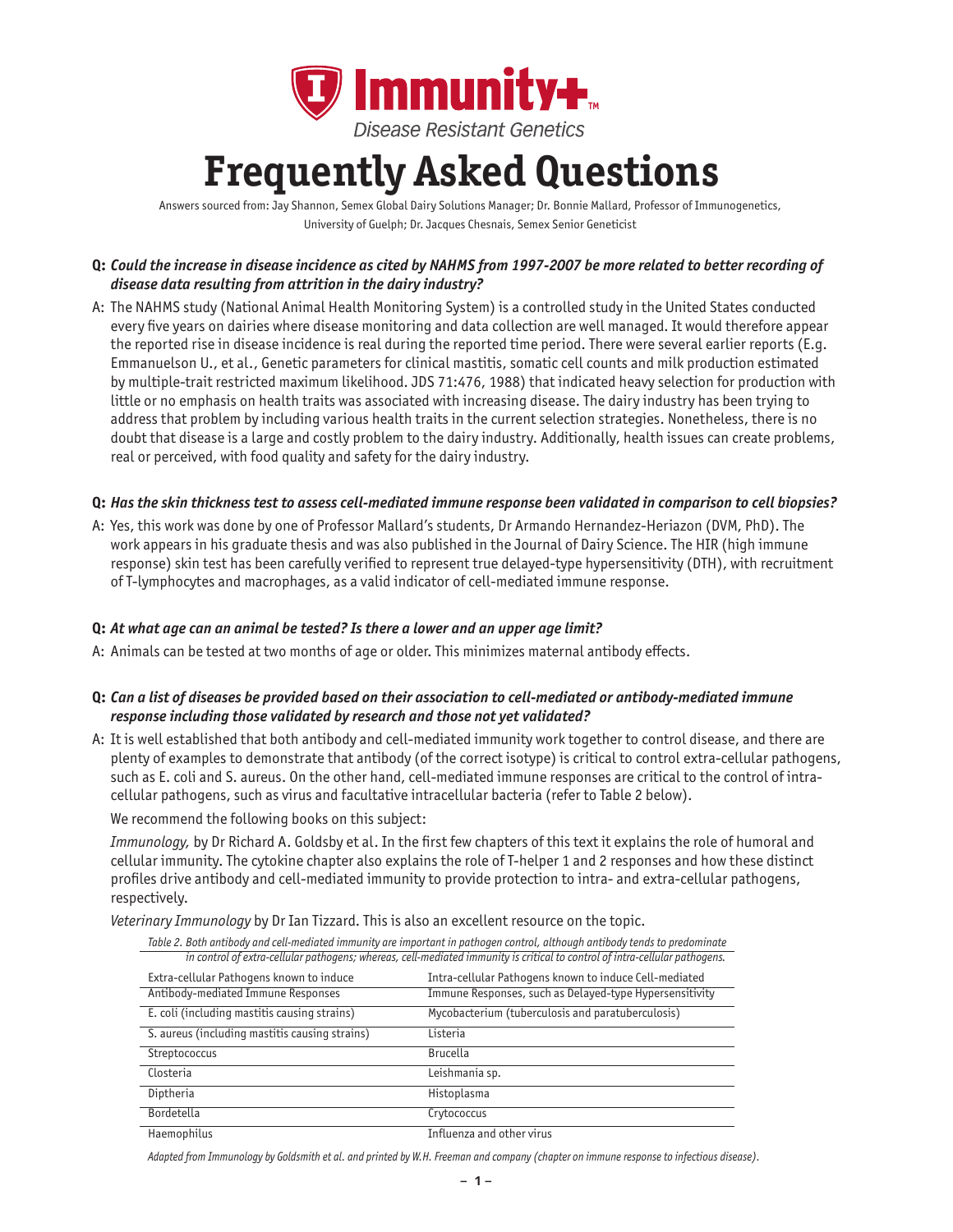## Q: Ketosis has sometimes been listed as one of the diseases Immunity+ can impact. Does Immunity+ having an effect on *ketosis?*

A: One aspect of Immunity+, antibody-mediated immunity, was associated with a reduction in the relative incidence of ketosis in the Florida data. However, because the incidence of ketosis in that herd was small, the effect, even though it was large, was not statistically significant. As a result, it is not shown on current Immunity+ documentation. Some have questioned whether immune response could impact the incidence of ketosis since it is a metabolic disease. One possible answer is that many recorded diseases tend to have positive genetic correlations with each other (i.e. animals that are in poor health tend to suffer from more than one disease, even if these diseases have different causes). This has been shown in both US and Canadian studies (Zwald N. et al., JDS 87:4295-4302, 2004; Koeck A. et al., JDS 95:4099- 4108, 2012), and could explain why Immunity+ has an effect on diseases other than those directly linked to infectious pathogens. A definitive answer to the ketosis question, however, will require the collection of additional data in herds where the incidence of ketosis is relatively high.

## Q: Is the lower incidence of sero-positive low cows for high cell-mediated immune response cows relevant considering *the poor sensitivity and specificity of the serum ELISA test for Johne's disease?*

A: Although this is not the best diagnostic test, it is the only test available at the moment for Johne's. Until something better is available, this test is still considered to be the gold standard and is used in the US and Canada. Further research is needed to verify the results from this study reported by Pineto et al 2009. Nonetheless, these results fit very nicely with the fact that disease caused by mycobacterium are best controlled by cell-mediated type I immune responses, such as delayed-type hypersensitivity, measured and used to classify cows in this study.

## **Q:** *How many animals (cows and heifers) have been tested for immune response under this research?*

A: In the studies shown during this presentation, approximately 2000 cows from 64 herds were tested in five independent studies conducted over several years. Disease data was collected by trained technical staff or herd veterinarians and provided to the researchers only after immune response classification was complete.

#### Q: There were 700 cows out of 3,000 cows at one herd in Florida. How many were high immune cows and how were these *700 preselected?*

A: The 700 cows were randomly selected from the herd for immune response testing. Those that were one standard deviation above and below the population mean were classified as high or low responders, respectively. This study was published in the Journal of Dairy Science.

## Q: In stating that the heritability of immune response is 25%, how do you quantify the combined passive, innate, and *acquired immune response in order to determine the heritability?*

A: The heritability for antibody and cell-mediated immune responses has been determined through various studies, with 25% being the average over all studies conducted by the Mallard group for dairy cattle. Similar heritabilities were also reported for these traits in pigs and other species. It is very clear from all of the literature that the heritability for adaptive immune responses is moderately high.

 Innate defense mechanisms are varied and numerous. The HIR technology captures those important in initiation and activation of specific antibody and cell-mediated immune responses.

#### Q: For the comparison that showed higher quality colostrum for high immune response cows, did they test the *colostrum itself or the calves? How did they test it over these weeks?*

A: Colostrum was considered to be a "milk" sample taken not later than 48 hours after calving. Samples were aliquoted into several small vials and stored frozen until the time of testing. Specific antibody was measured by ELISA. Subsequent measures of antibody levels were performed on milk taken at various weeks relative to calving. This work was published in the Journal of Dairy Science. These results were subsequently verified in a 2012 study that is currently being prepared for publication. Not surprisingly, calves receiving colostrum with greater amounts of antibody also showed more antibodies in their serum.